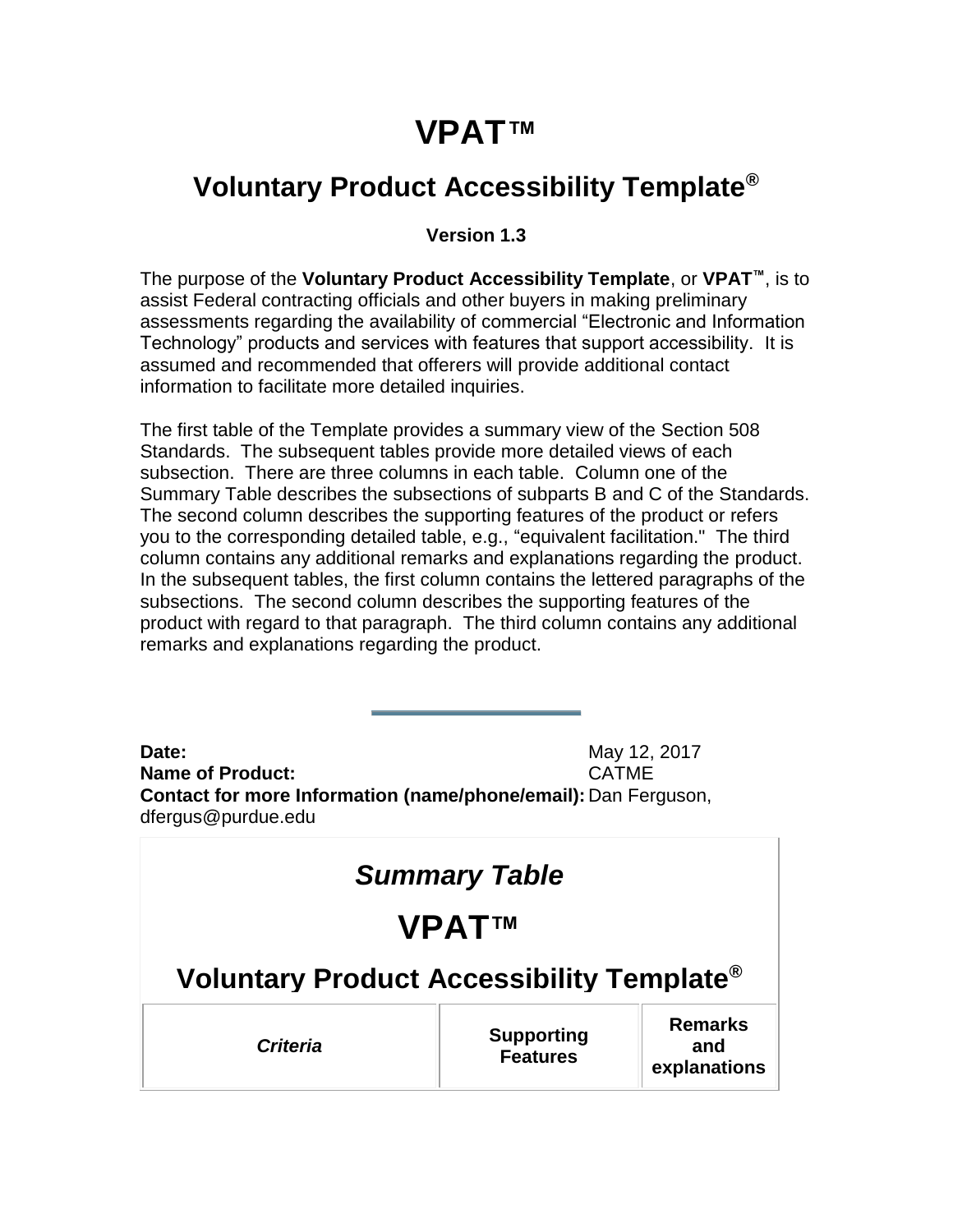| Section 1194.21 Software<br><b>Applications and Operating</b><br>Systems     | Supported with<br><b>Exceptions</b> | <b>CATME</b><br>supports most<br>of the criteria<br>with two<br>exceptions. |
|------------------------------------------------------------------------------|-------------------------------------|-----------------------------------------------------------------------------|
| Section 1194.22 Web-based<br>Internet Information and<br><b>Applications</b> | Supported with<br><b>Exceptions</b> | <b>CATME</b><br>supports most<br>of the criteria<br>with an<br>exception.   |
| Section 1194.23<br><b>Telecommunications Products</b>                        | Not applicable                      |                                                                             |
| Section 1194.24 Video and Multi-<br>media Products                           | Not applicable                      |                                                                             |
| Section 1194.25 Self-Contained,<br><b>Closed Products</b>                    | Not applicable                      |                                                                             |
| Section 1194.26 Desktop and<br><b>Portable Computers</b>                     | Not applicable                      |                                                                             |
| Section 1194.31 Functional<br><b>Performance Criteria</b>                    | Supported with<br><b>Exceptions</b> | <b>Assistive</b><br>Technology is<br>supported with<br>exceptions.          |
| Section 1194.41 Information,<br><b>Documentation and Support</b>             | Supported                           | <b>Fully supported</b>                                                      |

[Return to the top of the page.](#page-0-0)C:\Local Settings\Temporary Internet [Files\OLK42\VPAT.html](file:///C:/Local%20Settings/Temporary%20Internet%20Files/OLK42/VPAT.html)

### *Section 1194.21 Software Applications and Operating Systems – Detail*

# <span id="page-1-0"></span>**VPAT™**

## **Voluntary Product Accessibility Template®**

| <b>Criteria</b>                  | <b>Supporting</b><br><b>Features</b> | <b>Remarks</b><br>and<br>explanations |
|----------------------------------|--------------------------------------|---------------------------------------|
| (a) When software is designed to | Supports with                        | Pressing a tab                        |
| run on a system that has a       | exceptions.                          | instead of                            |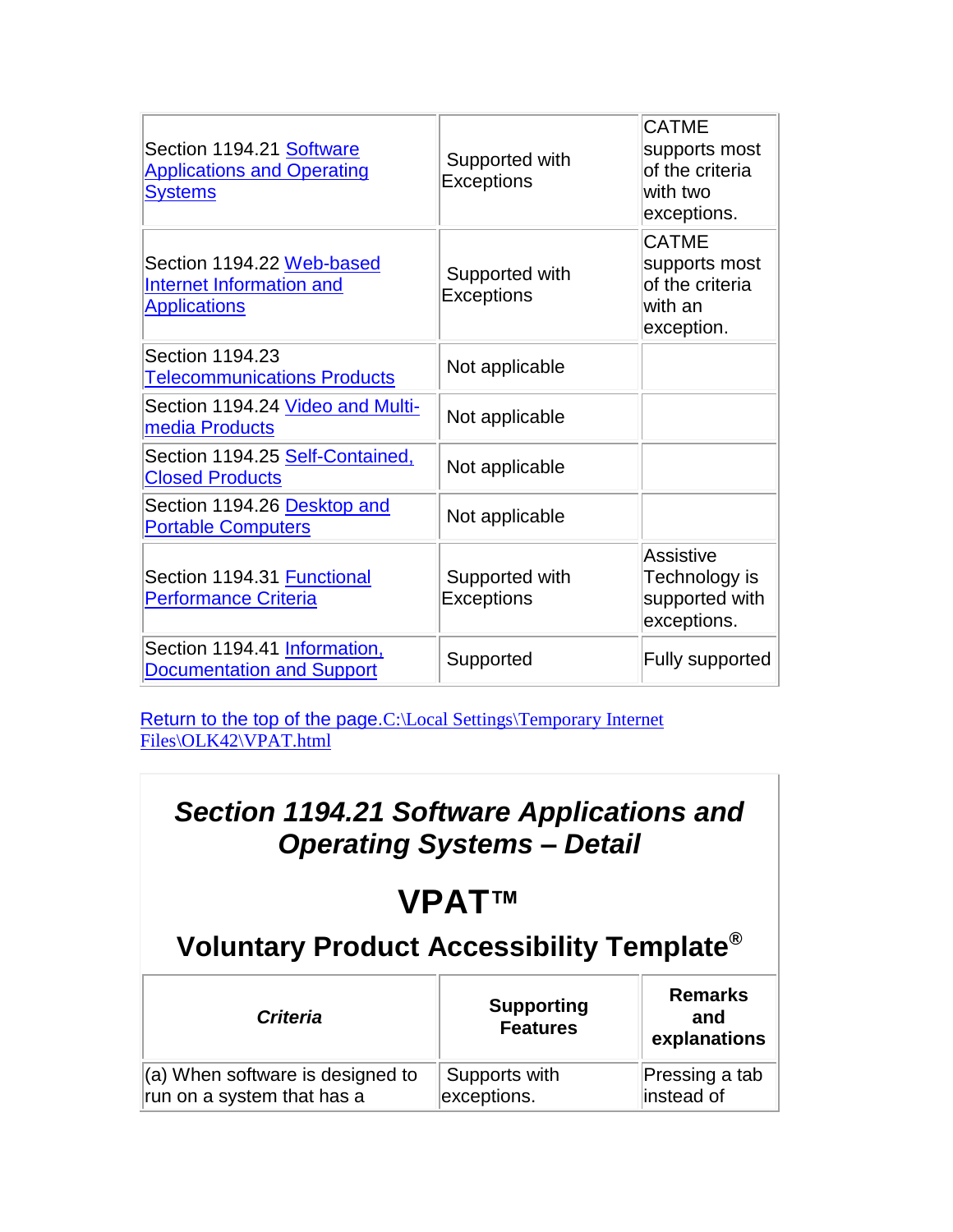| keyboard, product functions shall<br>be executable from a keyboard<br>where the function itself or the<br>result of performing a function can<br>be discerned textually.                                                                                                                                                                                                                                                                                                                                                                                                                          |                 | using a mouse<br>can access all<br>essential<br>functions.<br>Some functions<br>have mouse-<br>over text as<br>redundant<br>helper. |
|---------------------------------------------------------------------------------------------------------------------------------------------------------------------------------------------------------------------------------------------------------------------------------------------------------------------------------------------------------------------------------------------------------------------------------------------------------------------------------------------------------------------------------------------------------------------------------------------------|-----------------|-------------------------------------------------------------------------------------------------------------------------------------|
| (b) Applications shall not disrupt or<br>disable activated features of other<br>products that are identified as<br>accessibility features, where those<br>features are developed and<br>documented according to industry<br>standards. Applications also shall<br>not disrupt or disable activated<br>features of any operating system<br>that are identified as accessibility<br>features where the application<br>programming interface for those<br>accessibility features has been<br>documented by the manufacturer<br>of the operating system and is<br>available to the product developer. | <b>Supports</b> | <b>CATME</b> does<br>not disable any<br>features of<br>other products<br>or operating<br>systems.                                   |
| (c) A well-defined on-screen<br>indication of the current focus shall<br>be provided that moves among<br>interactive interface elements as<br>the input focus changes. The<br>focus shall be programmatically<br>exposed so that Assistive<br>Technology can track focus and<br>focus changes.                                                                                                                                                                                                                                                                                                    | Supports        | <b>CATME UI is</b><br>just standard<br><b>HTML</b> and<br>HTML forms.                                                               |
| (d) Sufficient information about a<br>user interface element including<br>the identity, operation and state of<br>the element shall be available to<br>Assistive Technology. When an<br>image represents a program<br>element, the information conveyed<br>by the image must also be<br>available in text.                                                                                                                                                                                                                                                                                        | <b>Supports</b> | All user<br>interface<br>elements have<br>associated text<br>and flags for<br>the current<br>state.                                 |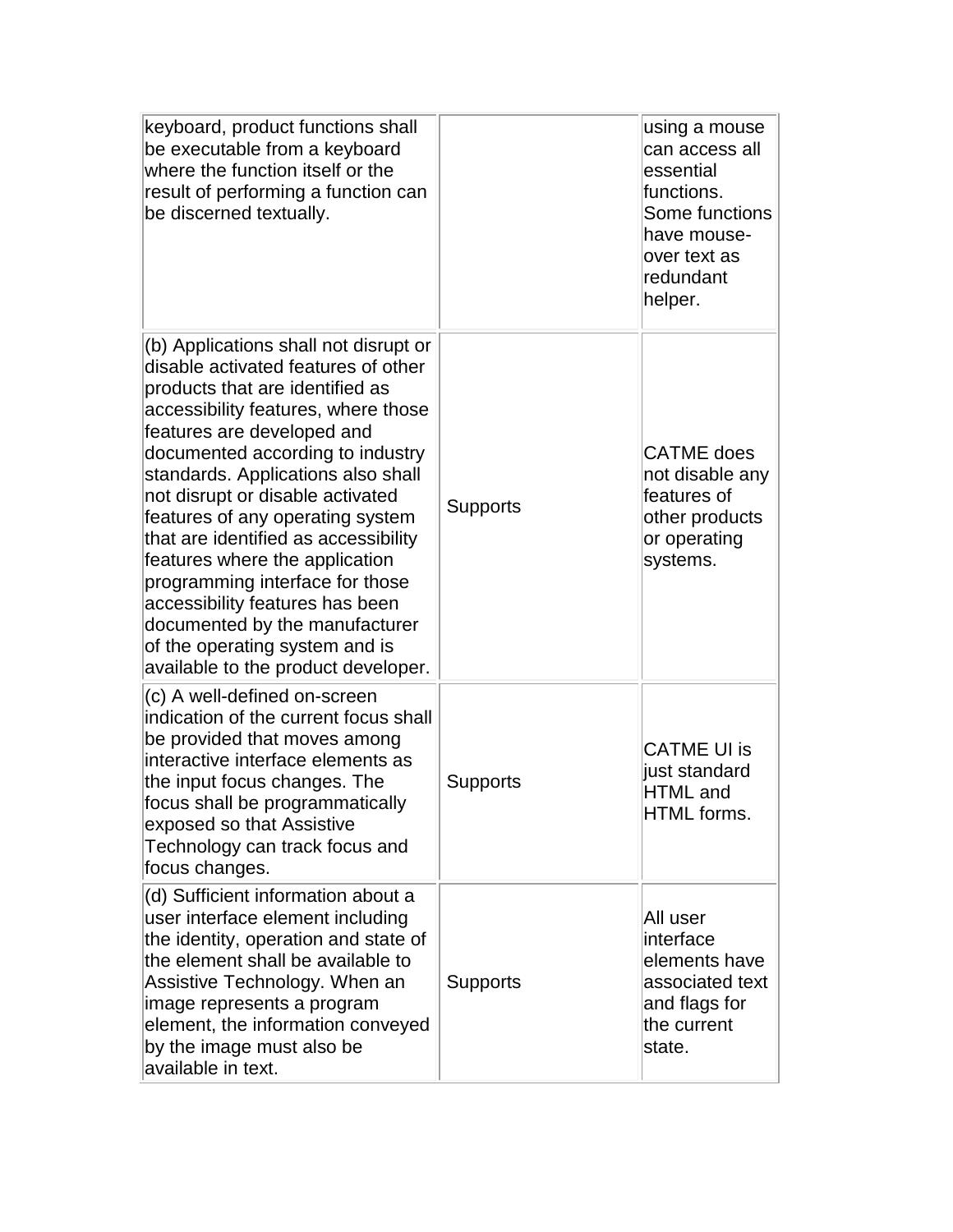| (e) When bitmap images are used<br>to identify controls, status<br>indicators, or other programmatic<br>elements, the meaning assigned<br>to those images shall be<br>consistent throughout an<br>application's performance.              | <b>Supports</b> | Bitmap images<br>do not change<br>during<br>program's<br>execution.                                                                             |
|-------------------------------------------------------------------------------------------------------------------------------------------------------------------------------------------------------------------------------------------|-----------------|-------------------------------------------------------------------------------------------------------------------------------------------------|
| (f) Textual information shall be<br>provided through operating system<br>functions for displaying text. The<br>minimum information that shall be<br>made available is text content, text<br>input caret location, and text<br>attributes. | <b>Supports</b> | <b>CATME UI is</b><br>just standard<br><b>HTML</b> and<br><b>HTML</b> forms.                                                                    |
| (g) Applications shall not override<br>user selected contrast and color<br>selections and other individual<br>display attributes.                                                                                                         | <b>Supports</b> | <b>CATME</b> does<br>not override<br>any display<br>attributes.                                                                                 |
| (h) When animation is displayed,<br>the information shall be<br>displayable in at least one non-<br>animated presentation mode at the<br>option of the user.                                                                              | Not applicable  | There are no<br>animations in<br>CATME.                                                                                                         |
| (i) Color coding shall not be used<br>as the only means of conveying<br>information, indicating an action,<br>prompting a response, or<br>distinguishing a visual element.                                                                | Supports        | Color-coding is<br>used as a<br>supplementary<br>way of<br>communicating<br>information, but<br>all information<br>is present in<br>other ways. |
| (j) When a product permits a user<br>to adjust color and contrast<br>settings, a variety of color<br>selections capable of producing a<br>range of contrast levels shall be<br>provided.                                                  | <b>Supports</b> | <b>CATME</b> does<br>not allow a<br>user to adjust<br>screen colors.                                                                            |
| (k) Software shall not use flashing<br>or blinking text, objects, or other<br>elements having a flash or blink<br>frequency greater than 2 Hz and<br>lower than 55 Hz.                                                                    | Not applicable  | No blinking<br>characters or<br>animated<br>videos/ gifs<br>used.                                                                               |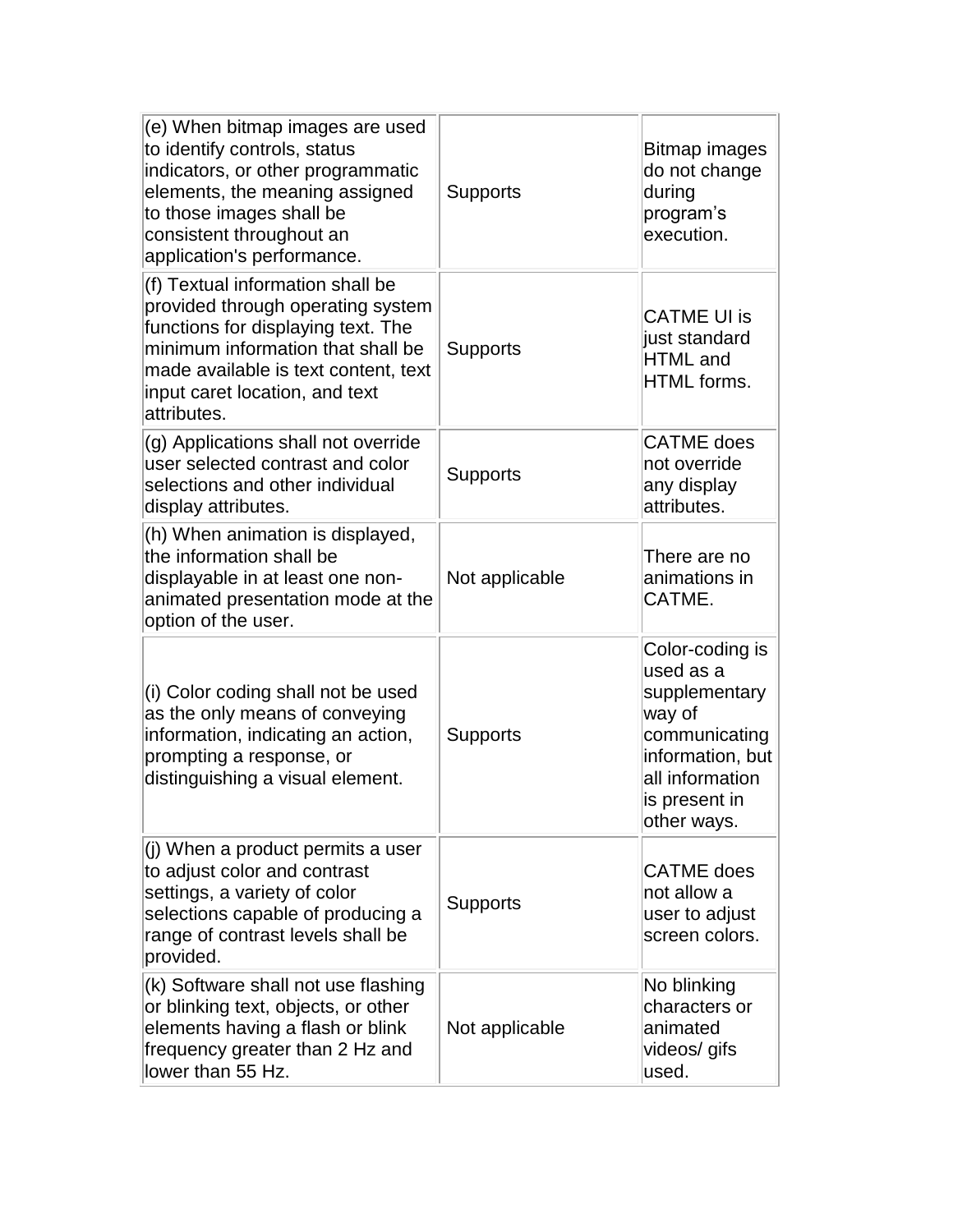| (I) When electronic forms are<br>used, the form shall allow people<br>using Assistive Technology to<br>access the information, field<br>elements, and functionality<br>required for completion and<br>submission of the form, including<br>all directions and cues. | Supported with<br><b>Exceptions</b> | Keyboard<br>alternatives are<br>provided for<br>navigating<br>through our<br>electronic<br>forms. Text is<br>llocated<br>adjacent to<br>most input<br>fields, but not<br>in the peer<br>evaluations or<br>lthe<br>demographic<br>tabs for<br>students filling<br>out a team<br>maker survey. |
|---------------------------------------------------------------------------------------------------------------------------------------------------------------------------------------------------------------------------------------------------------------------|-------------------------------------|----------------------------------------------------------------------------------------------------------------------------------------------------------------------------------------------------------------------------------------------------------------------------------------------|
|---------------------------------------------------------------------------------------------------------------------------------------------------------------------------------------------------------------------------------------------------------------------|-------------------------------------|----------------------------------------------------------------------------------------------------------------------------------------------------------------------------------------------------------------------------------------------------------------------------------------------|

<span id="page-4-0"></span>[Return to the top of the page.](#page-0-0)C:\Local Settings\Temporary Internet [Files\OLK42\VPAT.html](file:///C:/Local%20Settings/Temporary%20Internet%20Files/OLK42/VPAT.html)

| Section 1194.22 Web-based Internet<br>information and applications – Detail<br><b>VPATTM</b><br>Voluntary Product Accessibility Template <sup>®</sup> |                                      |                                                                                                                        |
|-------------------------------------------------------------------------------------------------------------------------------------------------------|--------------------------------------|------------------------------------------------------------------------------------------------------------------------|
| <b>Criteria</b>                                                                                                                                       | <b>Supporting</b><br><b>Features</b> | <b>Remarks</b><br>and<br>explanations                                                                                  |
| (a) A text equivalent for every non-<br>text element shall be provided<br>(e.g., via "alt", "longdesc", or in<br>element content).                    | <b>Supports</b>                      | All non-text<br>elements are<br>accompanied<br>by a text<br>equivalent.<br>This includes<br>all navigation<br>buttons, |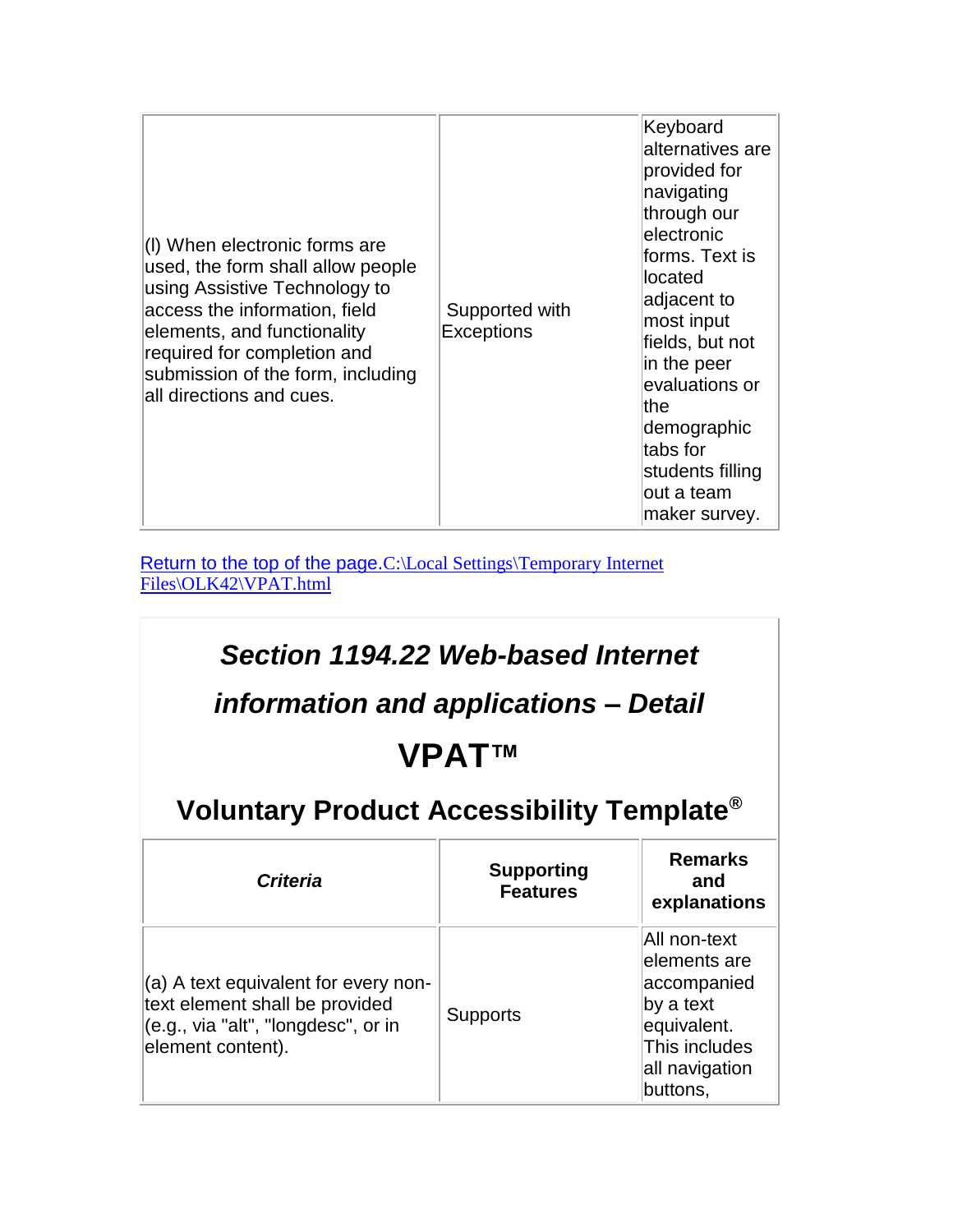|                                                                                                                                                                          |                 | images, and<br>check boxes.                                                                                                                     |
|--------------------------------------------------------------------------------------------------------------------------------------------------------------------------|-----------------|-------------------------------------------------------------------------------------------------------------------------------------------------|
| (b) Equivalent alternatives for any<br>multimedia presentation shall be<br>synchronized with the<br>presentation.                                                        | Not applicable  | There are no<br>multimedia<br>presentations.                                                                                                    |
| (c) Web pages shall be designed<br>so that all information conveyed<br>with color is also available without<br>color, for example from context or<br>markup.             | <b>Supports</b> | Color-coding is<br>used as a<br>supplementary<br>way of<br>communicating<br>information, but<br>all information<br>is present in<br>other ways. |
| (d) Documents shall be organized<br>so they are readable without<br>requiring an associated style<br>sheet.                                                              | <b>Supports</b> | CSS used for<br>appearance not<br>function.                                                                                                     |
| (e) Redundant text links shall be<br>provided for each active region of<br>a server-side image map.                                                                      | Not applicable  | There are no<br>image maps<br>used on the<br><b>CATME</b><br>website.                                                                           |
| (f) Client-side image maps shall be<br>provided instead of server-side<br>image maps except where the<br>regions cannot be defined with an<br>available geometric shape. | Not applicable  | There are no<br>image maps<br>used on the<br><b>CATME</b><br>website.                                                                           |
| (g) Row and column headers shall<br>be identified for data tables.                                                                                                       | <b>Supports</b> | All rows and<br>columns have<br>identified<br>headers.                                                                                          |
| (h) Markup shall be used to<br>associate data cells and header<br>cells for data tables that have two<br>or more logical levels of row or<br>column headers.             | <b>Supports</b> | No tables have<br>two or more<br>levels of row or<br>column<br>headers.                                                                         |
| (i) Frames shall be titled with text<br>that facilitates frame identification<br>and navigation                                                                          | Not applicable  | No use of<br>frames in<br>CATME.                                                                                                                |
| (j) Pages shall be designed to<br>avoid causing the screen to flicker                                                                                                    | Not applicable  | No animations<br>or videos are                                                                                                                  |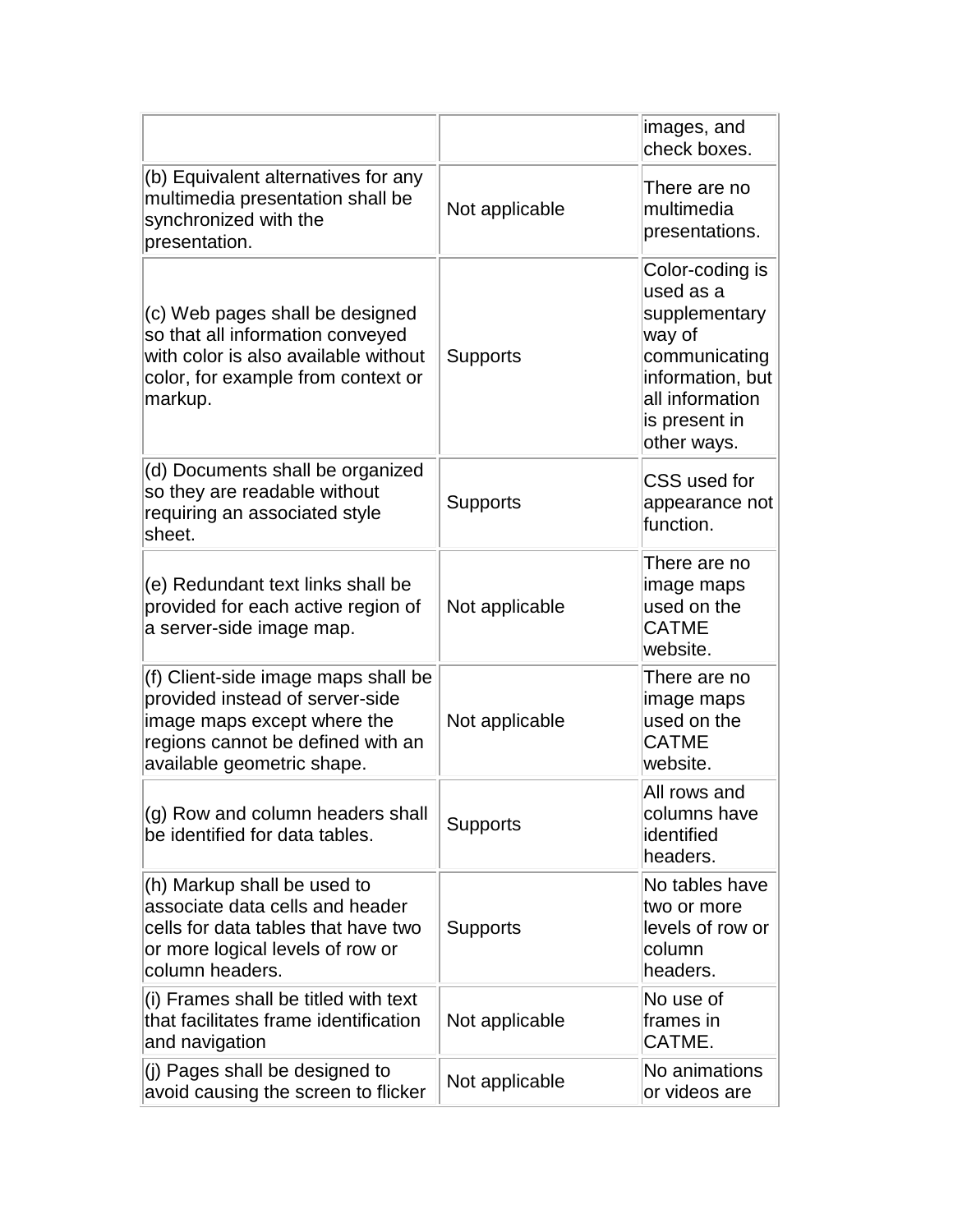| with a frequency greater than 2 Hz<br>and lower than 55 Hz.                                                                                                                                                                                                                                                                 |                                    | part of the<br>application.                                                                                                                                                                                                                                                                |
|-----------------------------------------------------------------------------------------------------------------------------------------------------------------------------------------------------------------------------------------------------------------------------------------------------------------------------|------------------------------------|--------------------------------------------------------------------------------------------------------------------------------------------------------------------------------------------------------------------------------------------------------------------------------------------|
| (k) A text-only page, with<br>equivalent information or<br>functionality, shall be provided to<br>make a web site comply with the<br>provisions of this part, when<br>compliance cannot be<br>accomplished in any other way.<br>The content of the text-only page<br>shall be updated whenever the<br>primary page changes. | <b>Supports</b>                    | Website works<br>fine with a text<br>only web<br>browser as is.                                                                                                                                                                                                                            |
| (I) When pages utilize scripting<br>languages to display content, or to<br>create interface elements, the<br>information provided by the script<br>shall be identified with functional<br>text that can be read by Assistive<br>Technology.                                                                                 | <b>Supports</b>                    | All webpages<br>with scripts will<br>gracefully<br>downgrade to<br>non-script<br>functional<br>versions.                                                                                                                                                                                   |
| (m) When a web page requires<br>that an applet, plug-in or other<br>application be present on the client<br>system to interpret page content,<br>the page must provide a link to a<br>plug-in or applet that complies with<br>§1194.21(a) through (I).                                                                      | Not applicable                     | <b>CATME</b> does<br>not require any<br>other<br>applications.                                                                                                                                                                                                                             |
| (n) When electronic forms are<br>designed to be completed on-line,<br>the form shall allow people using<br>Assistive Technology to access<br>the information, field elements,<br>and functionality required for<br>completion and submission of the<br>form, including all directions and<br>cues.                          | Supports with<br><b>Exceptions</b> | Keyboard<br>alternatives are<br>provided for<br>navigating<br>through our<br>electronic<br>forms. Text is<br>located<br>adjacent to<br>most input<br>fields, but not<br>in the peer<br>evaluations or<br>the<br>demographic<br>tabs for<br>students filling<br>out a team<br>maker survey. |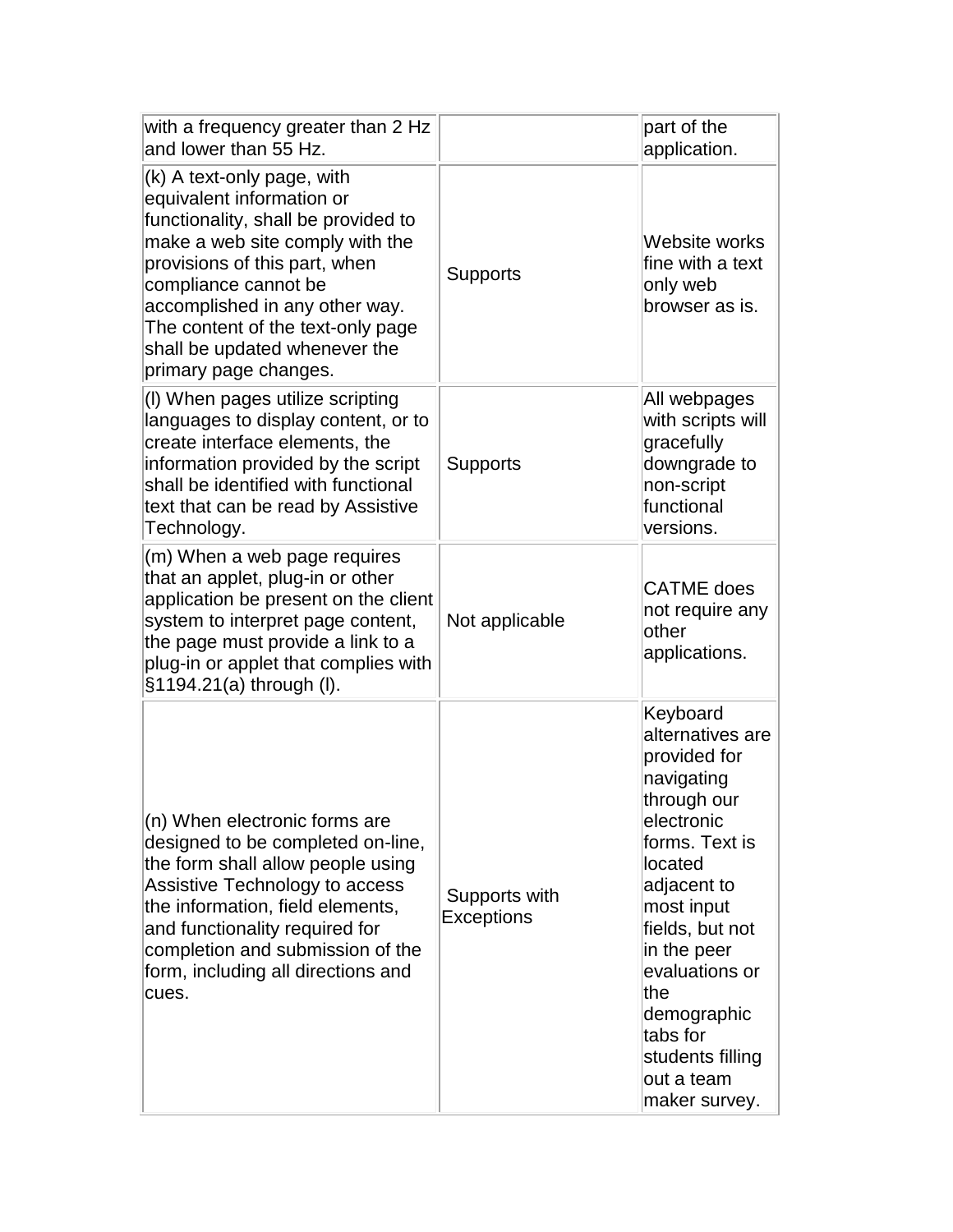| (o) A method shall be provided<br>that permits users to skip repetitive<br>navigation links.                                             | <b>Supports</b> | A navigation<br>bar is present<br>when there are<br>multiple<br>navigation<br>links. |
|------------------------------------------------------------------------------------------------------------------------------------------|-----------------|--------------------------------------------------------------------------------------|
| $(p)$ When a timed response is<br>required, the user shall be alerted<br>and given sufficient time to<br>indicate more time is required. | Not applicable  | There are no<br>timed<br>responses<br>required.                                      |

Note to 1194.22: The Board interprets paragraphs (a) through (k) of this section as consistent with the following priority 1 Checkpoints of the Web Content Accessibility Guidelines 1.0 (WCAG 1.0) (May 5 1999) published by the Web Accessibility Initiative of the World Wide Web Consortium: Paragraph (a) - 1.1, (b) - 1.4, (c) - 2.1, (d) - 6.1, (e) - 1.2, (f) - 9.1, (g) - 5.1, (h) - 5.2, (i) - 12.1, (j) - 7.1, (k) - 11.4.

<span id="page-7-0"></span>[Return to the top of the](#page-0-0) page. C:\Local Settings\Temporary Internet [Files\OLK42\VPAT.html](file:///C:/Local%20Settings/Temporary%20Internet%20Files/OLK42/VPAT.html)

| <b>Section 1194.31 Functional Performance</b><br>Criteria - Detail                                                                                                                                                                                    |                                    |                                                                                                                                                                                                                                                                       |  |
|-------------------------------------------------------------------------------------------------------------------------------------------------------------------------------------------------------------------------------------------------------|------------------------------------|-----------------------------------------------------------------------------------------------------------------------------------------------------------------------------------------------------------------------------------------------------------------------|--|
| <b>VPATTM</b>                                                                                                                                                                                                                                         |                                    |                                                                                                                                                                                                                                                                       |  |
| <b>Voluntary Product Accessibility Template<sup>®</sup></b>                                                                                                                                                                                           |                                    |                                                                                                                                                                                                                                                                       |  |
| <b>Criteria</b>                                                                                                                                                                                                                                       | <b>Supporting Features</b>         | <b>Remarks and</b><br>explanations                                                                                                                                                                                                                                    |  |
| (a) At least one mode of<br>operation and<br>information retrieval that<br>does not require user<br>vision shall be provided,<br>or support for Assistive<br>Technology used by<br>people who are blind or<br>visually impaired shall<br>be provided. | Supports with<br><b>Exceptions</b> | There are no modes of<br>operation that do not<br>require user vision.<br>Assistive Technology is<br>supported with<br>exceptions. Most<br>functionality includes<br>labels, which allows<br>users who use assistive<br>technology to navigate<br>through and use the |  |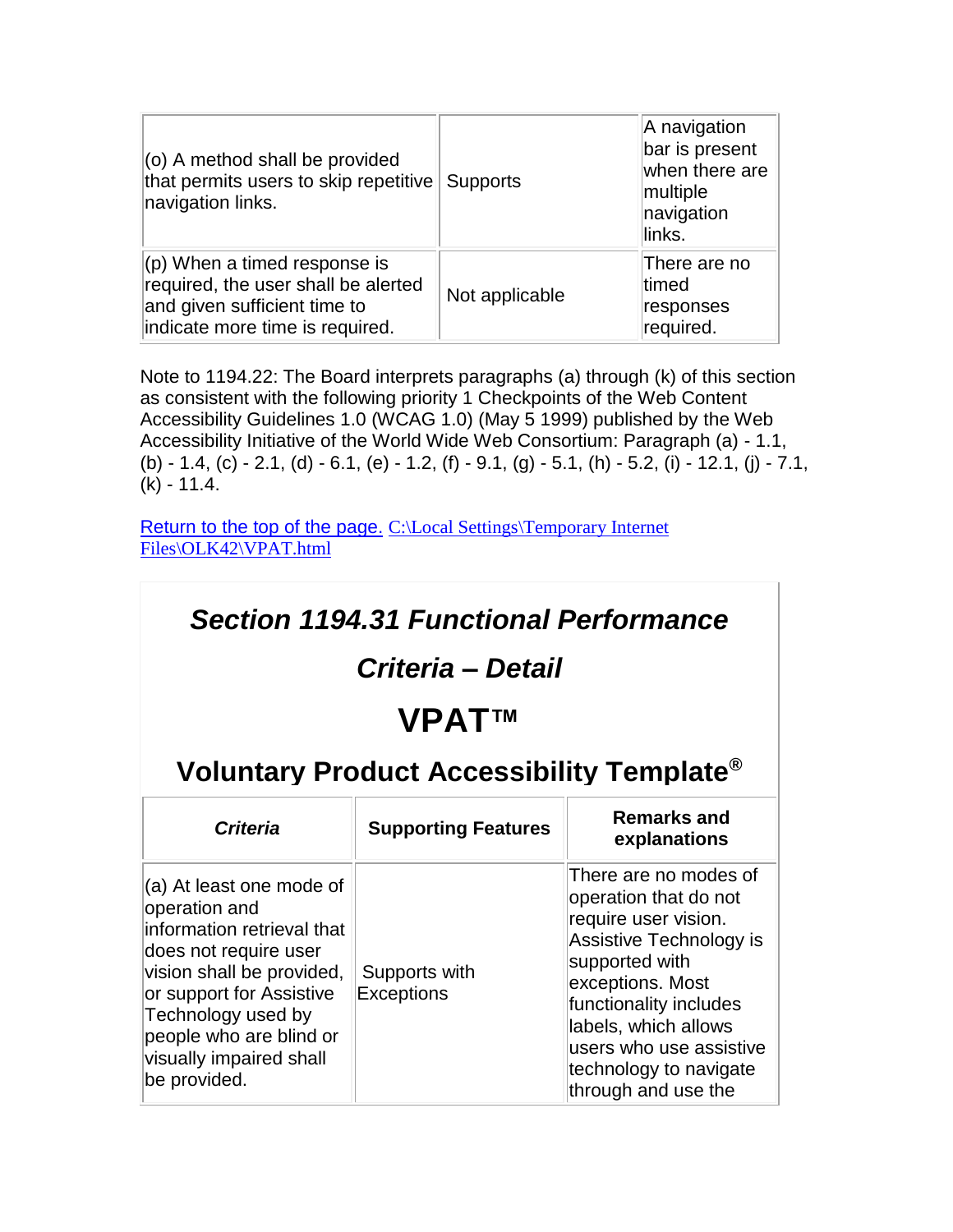|                                                                                                                                                                                                                                                                                                                                                       |                 | website easily.<br>However, some form<br>components do not have<br>associated labels as<br>stated above. |
|-------------------------------------------------------------------------------------------------------------------------------------------------------------------------------------------------------------------------------------------------------------------------------------------------------------------------------------------------------|-----------------|----------------------------------------------------------------------------------------------------------|
| (b) At least one mode of<br>operation and<br>information retrieval that<br>does not require visual<br>acuity greater than<br>20/70 shall be provided<br>in audio and enlarged<br>print output working<br>together or<br>independently, or<br>support for Assistive<br>Technology used by<br>people who are visually<br>impaired shall be<br>provided. | <b>Supports</b> | Users can also zoom in<br>on the browser.                                                                |
| (c) At least one mode of<br>operation and<br>information retrieval that<br>does not require user<br>hearing shall be<br>provided, or support for<br><b>Assistive Technology</b><br>used by people who are<br>deaf or hard of hearing<br>shall be provided                                                                                             | <b>Supports</b> | No auditory information<br>is used in our product.                                                       |
| (d) Where audio<br>information is important<br>for the use of a product,<br>at least one mode of<br>operation and<br>information retrieval<br>shall be provided in an<br>enhanced auditory<br>fashion, or support for<br>assistive hearing<br>devices shall be<br>provided.                                                                           | <b>Supports</b> | Auditory information is<br>not important for the use<br>of the product.                                  |
| (e) At least one mode of<br>operation and<br>information retrieval that                                                                                                                                                                                                                                                                               | <b>Supports</b> | User speech is not<br>required.                                                                          |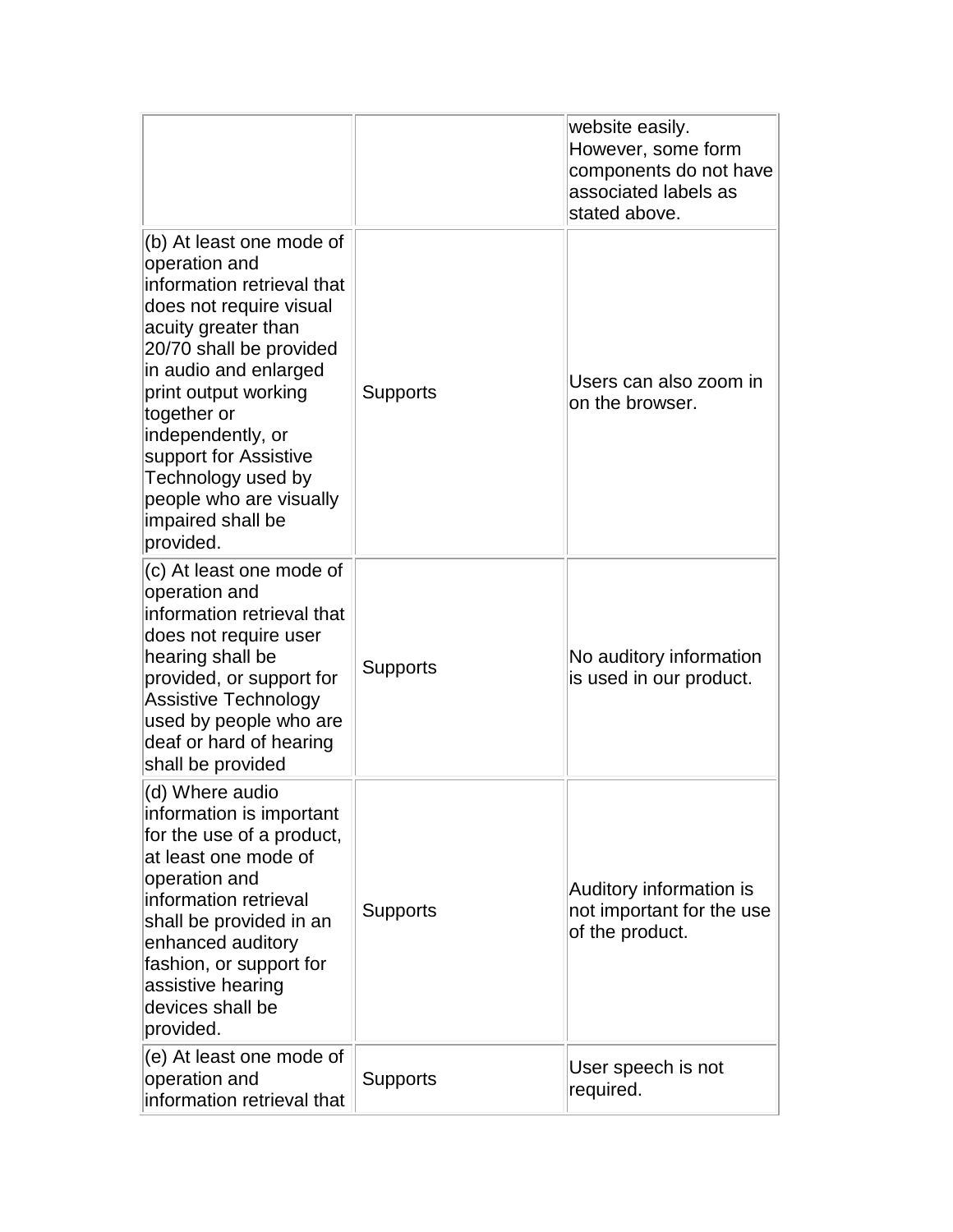| does not require user<br>speech shall be<br>provided, or support for<br><b>Assistive Technology</b><br>used by people with<br>disabilities shall be<br>provided.                                                                 |                 |                                                         |
|----------------------------------------------------------------------------------------------------------------------------------------------------------------------------------------------------------------------------------|-----------------|---------------------------------------------------------|
| (f) At least one mode of<br>operation and<br>information retrieval that<br>does not require fine<br>motor control or<br>simultaneous actions<br>and that is operable with<br>limited reach and<br>strength shall be<br>provided. | <b>Supports</b> | The keyboard can be<br>used to navigate the<br>website. |

<span id="page-9-0"></span>[Return to the top of the page.](#page-0-0) [C:\Local Settings\Temporary Internet](file:///C:/Local%20Settings/Temporary%20Internet%20Files/OLK42/VPAT.html)  [Files\OLK42\VPAT.html](file:///C:/Local%20Settings/Temporary%20Internet%20Files/OLK42/VPAT.html)

#### *Section 1194.41 Information, Documentation and Support – Detail* **VPAT™ Voluntary Product Accessibility Template® Criteria Supporting Features Remarks and <b>Remarks explanations** (a) Product support documentation provided to end-users shall be made available in alternate formats upon request, at no additional charge Supports **Available upon request.** (b) End-users shall have access to a description of the accessibility and compatibility features of  $\mathsf{Supports}$   $\parallel$  Available upon request.